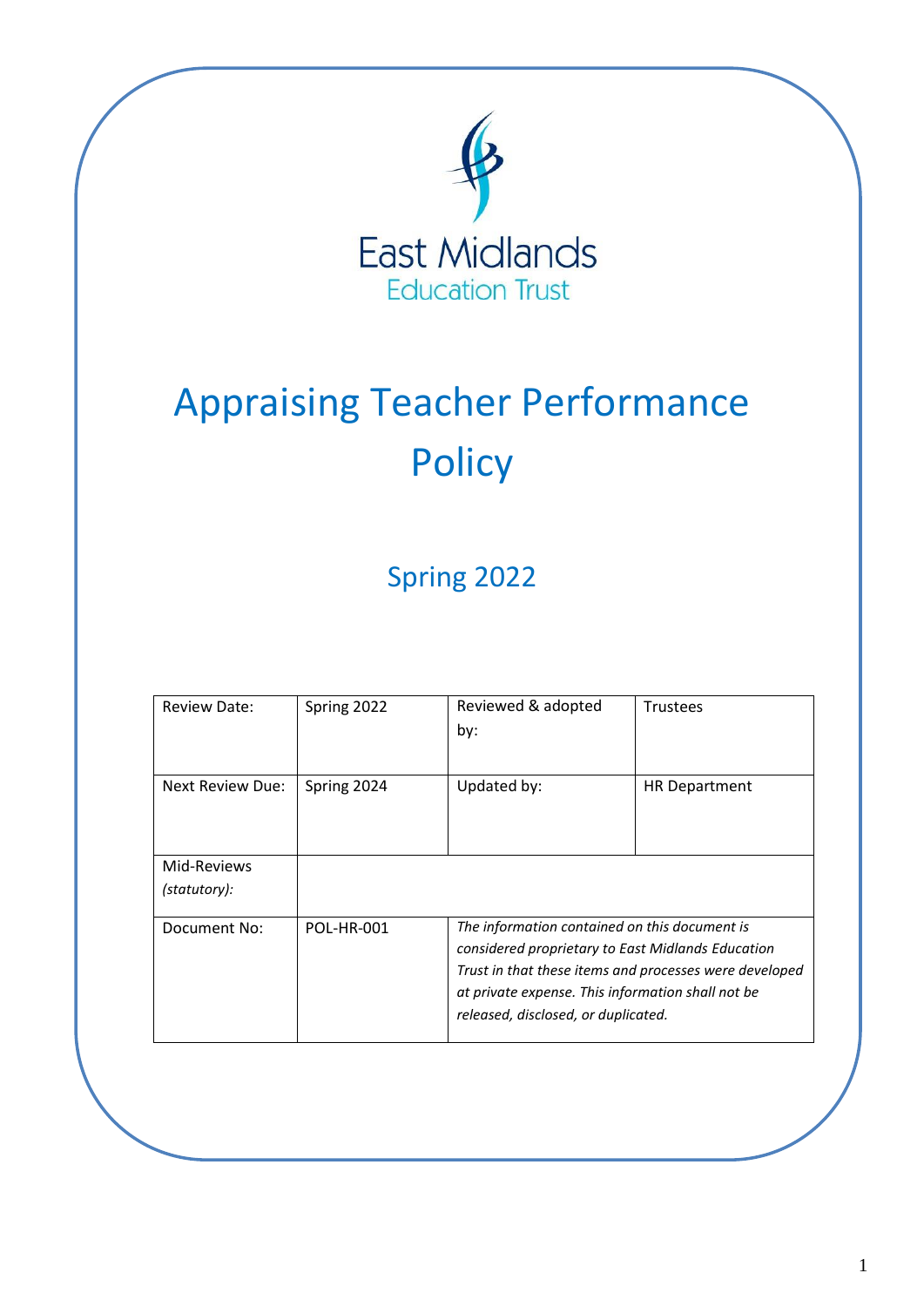# **Contents**

| 1.                      | Introduction |                           |  |                                                | 3              |
|-------------------------|--------------|---------------------------|--|------------------------------------------------|----------------|
| 2.<br><b>The Policy</b> |              |                           |  |                                                | 3              |
|                         | 2.1          | Purpose                   |  |                                                | 3              |
|                         | 2.2          | Application of the Policy |  |                                                | 4              |
| 3.                      | Appraisal    |                           |  |                                                | $\overline{4}$ |
|                         | 3.2          | <b>Appraisal Period</b>   |  |                                                | 4              |
|                         | 3.3          |                           |  |                                                | 4              |
|                         | 3.4          | Setting objectives        |  |                                                | 5              |
|                         | 3.5          | Reviewing performance     |  |                                                | 7              |
|                         | 3.6          | Transition to capacity    |  |                                                | 8              |
|                         | 3.7          | Annual assessment         |  |                                                | 8              |
|                         | 3.8          | Retention                 |  |                                                | 9              |
|                         | 3.9          |                           |  |                                                | 9              |
|                         | 3.10         |                           |  |                                                | 9              |
| Appendix A              |              | Teacher standards         |  |                                                | 10             |
| Appendix B              |              | Observations              |  |                                                | 14             |
| Appendix C              |              |                           |  | Underperformance against the teacher standards | 17             |
| Appendix D              |              | Appraisal flowchart       |  |                                                | 19             |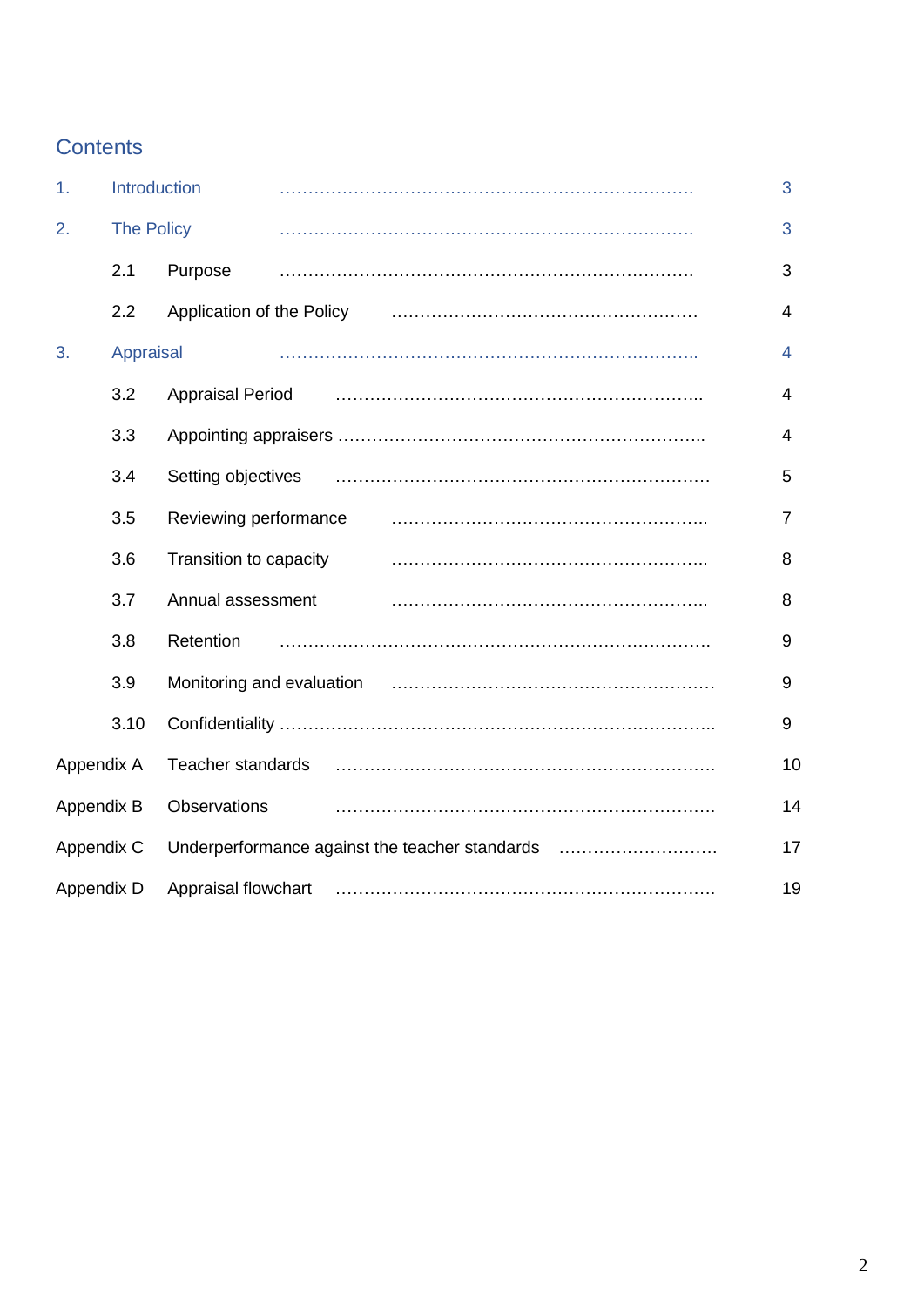# 1 Introduction

- 1.1 The Trustees recognise the importance of the process of appraisal for teachers in supporting overall performance and in enhancing the quality of education provision for pupils in the academies and on raising standards. Similarly, they also recognise the need to have a clear, coherent and robust procedure to support teachers to develop professionally and to address concerns about teacher performance where they arise.
- 1.2 In adopting this policy the Trustees have therefore had regard to the model policy published by the Department for Education in January 2012 and the revised appraisal arrangements set out in the Education (School Teachers' Appraisal) (England) Regulations 2012.
- 1.3 Throughout this document, reference to a teacher also includes a Principal, Head Teacher, Head of School or Chief Executive Officer
- 1.4 The Trustees are committed to ensuring equality and consistency of treatment and fairness and will abide by all relevant equality legislation.
- 1.5 Whilst it is expected by the Trust that, other than in exceptional circumstances, members of staff will attend meetings arranged as part of the procedures outlined in this policy, any reference to the right to be accompanied means:
	- 1.5.1 Where an employee has a right to be accompanied by this policy, they may be accompanied by a work colleague or trade union representative (the 'companion')
	- 1.5.2 Subject to the following paragraph, the companion shall be entitled to address the hearing to put the employee's case; sum up that case; and respond on the employee's behalf to any view expressed at the hearing. The companion may also confer with the employee during the hearing.
	- 1.5.3 The companion shall not be entitled to use the above entitlements in a way that prevents the employer from explaining its case or prevents any other person at the hearing from making their contribution to it.
	- 1.5.4 The companion shall not be entitled to address the hearing if the employee indicates during the hearing that they do not wish the companion to do so, or answer questions on behalf of the employee.

# 2 The policy

# 2.1 **Purpose**

This policy sets out the framework for a clear and consistent assessment of the overall performance of teachers and for supporting their development within the context of the Trust's plan for improving educational provision and performance, and the standards expected of teachers. It also sets out the arrangements that will apply in the appraisal process when teachers fall below the levels of competence that are expected of them.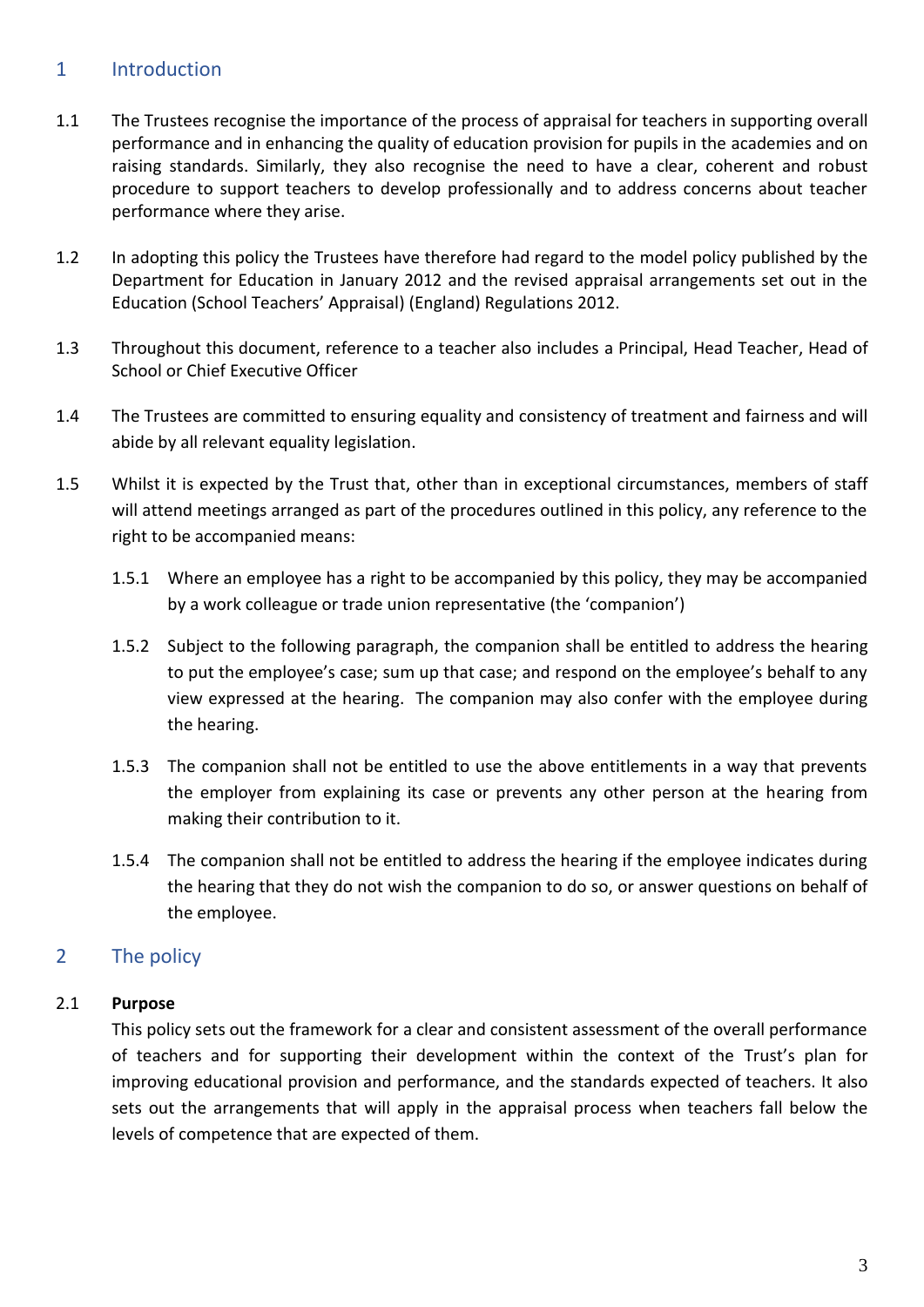#### 2.2 **Application of the policy**

This policy applies to all teachers employed by the Trust, except those on contracts of less than one term, those undergoing induction *(i.e. ECTs)* and those who are subject to the Trust's Capability policy.

# 3 Appraisal

3.1 Appraisal in this Trust will be a supportive and developmental process designed to ensure that all teachers have the skills and support they need to carry out their role effectively. It will help to ensure that teachers are able to continue to improve their professional practice and to develop as teachers.

# 3.2 **The appraisal period**

- 3.2.1 The appraisal period will run for twelve months from 1 September to 31 August.
- 3.2.2 Teachers who are employed on a fixed term contract of less than one year will have their performance managed in accordance with the principles underpinning this policy. The length of the period will be determined by the duration of their contract.

#### 3.3 **Appointing appraisers**

- 3.3.1 All Head Teachers will be appraised by a sub group of the Governing Body of their school, consisting of two or three members of the Governing Body, supported by the Chief Executive Officer or another suitable officer delegated by the Chief Executive Officer.
- 3.3.3 The Head Teacher will decide who will appraise other teachers. Normally this will be the line manager working collaboratively with a member of the senior management team. The role of the SMT member will be to ensure consistency across the school in the setting of objectives, ensuring that they relate to the relevant teacher standards and school priorities.
- 3.3.4 A teacher may request consideration of another appraiser where they are able to demonstrate that the choice of appraiser by the Head Teacher may not be appropriate. In such circumstances the Head Teacher will carefully consider the request and may appoint a different appraiser. Similarly, the Head Teacher may also request the Chair of Governors to consider a different set of Governors to undertake the appraisal of the Head Teacher.
- 3.3.5 In cases where there are concerns identified relating to the teacher's performance, additional appraisal objectives may be set and the role of appraiser may be changed and undertaken by a teacher with appropriate management responsibilities, who has been specifically identified by the Head Teacher to undertake appraisal of teachers in these circumstances. In such circumstances, additional appropriate monitoring and support will also be provided for the teacher.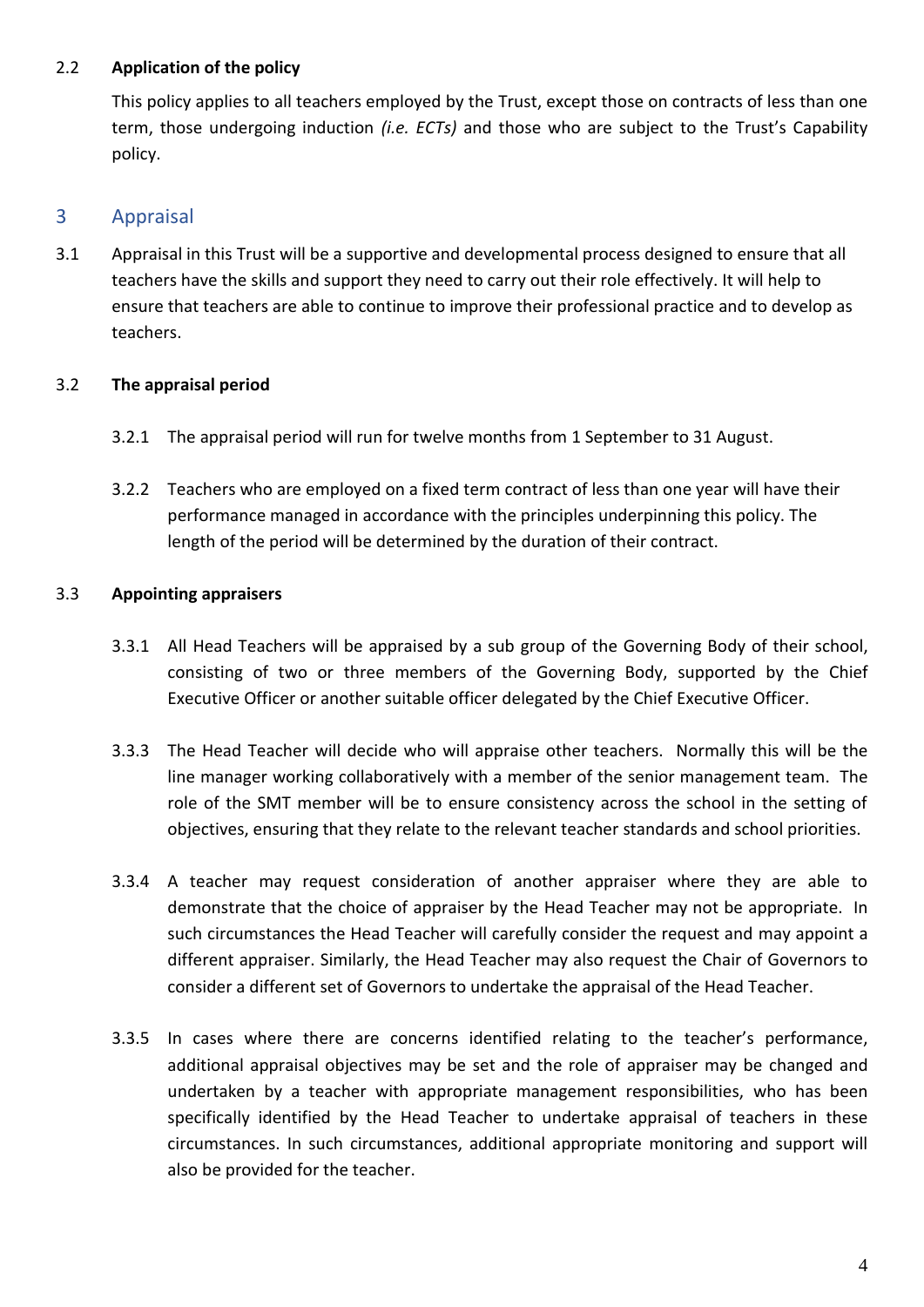#### 3.4 **Setting objectives**

- 3.4.1 The Head Teacher's objectives will be set by the Governing Body and the Chief Executive Officer or another suitable officer delegated by the Chief Executive Officer.
- 3.4.2 Prior to the commencement of the annual cycle, or as soon as practical thereafter, the teacher and appraiser will meet for a professional dialogue to determine the teacher's performance against all of the relevant East Midlands Education Trust teacher standards and identify areas of expertise and areas where further development is required. The East Midlands Education Trust set of standards are set out in Appendix A.
- 3.4.3 Identified areas for development will form the basis of appraisal objectives for the following appraisal cycle and will be specifically linked to identified, relevant East Midlands Education Trust teacher standards. The outcome of the professional dialogue meeting at which appraisal objectives are set will be moderated by a nominated member of the senior management team.
- 3.4.4 The objectives set for each teacher, will be Specific, Measurable, Achievable, Realistic and Time-bound. Part time staff will have the same number of objectives set as for a full time member of staff, but the scope of each target will be proportionate to the amount of time that the individual is contracted for.
- 3.4.5 The appraiser and teacher will seek to agree the objectives but, if that is not possible, a member of the senior management team will moderate to determine the objectives. Objectives may be revised if circumstances change.
- 3.4.6 The objectives set for each teacher will, if achieved, contribute to the Trust's plans for improving educational provision and performance and improving the education of pupils at the Trust's Academies by:
	- Contributing to whole-school objectives which address key priorities identified in the school improvement and departmental/faculty plans.
	- Ensuring pupils make strong progress in their learning, evidenced by in-school assessments and, where appropriate, by national tests and exams.
	- Delivering, where appropriate, leadership and management objectives identified in the school improvement and/or departmental/faculty/pastoral plans linked to the East Midlands Education Trust school leadership standards relevant to the teacher's role.
	- Contributing to department/subject/pastoral development as appropriate to career stage of teacher
	- Sustaining ongoing professional development through the identification of individual priorities linked to the East Midlands Education Trust teacher standards relevant to the teacher's role and experience.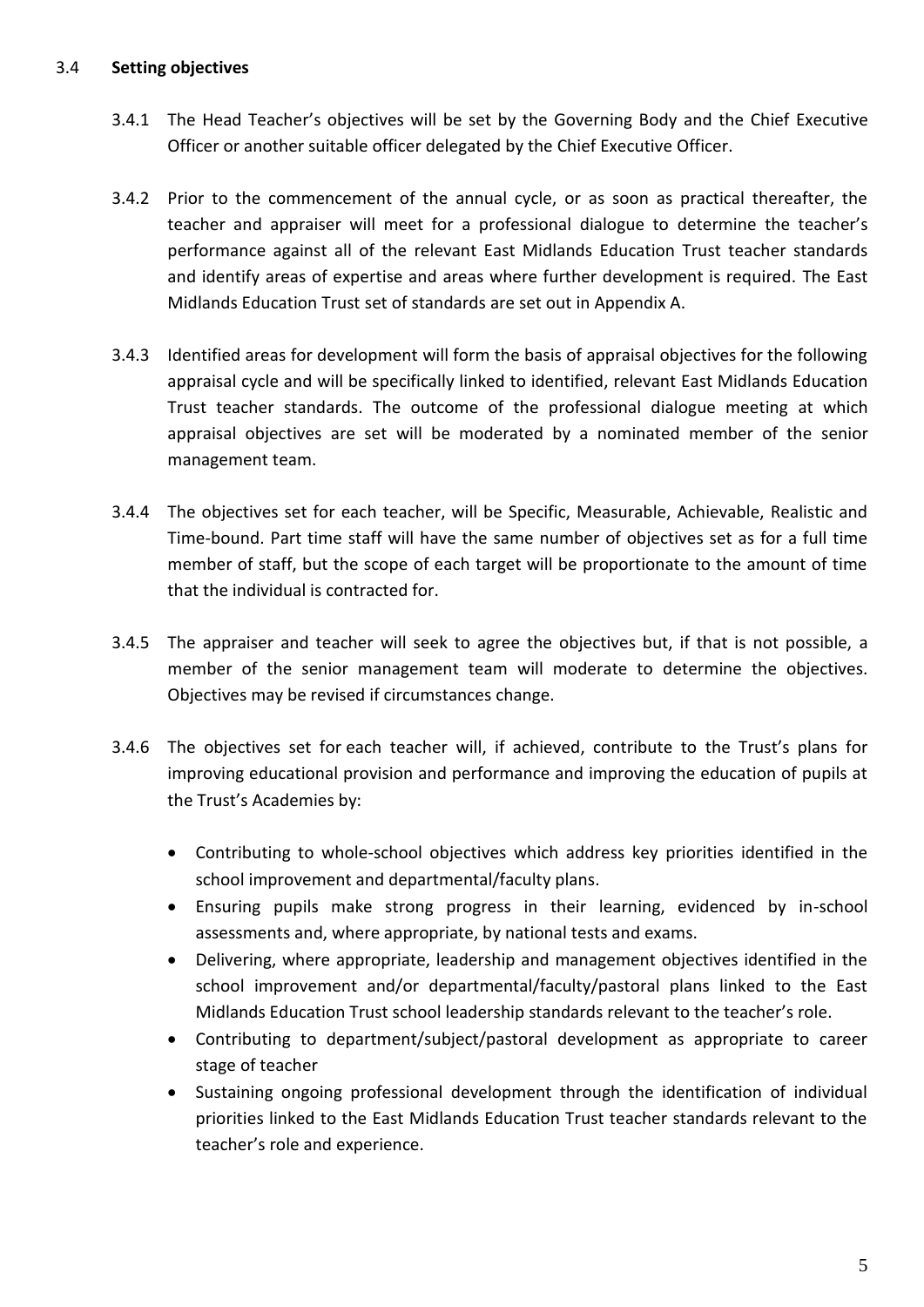- 3.4.7 Teachers will normally have up to 3 or, exceptionally, 4 appraisal objectives set for the annual cycle. These will normally cover the period of the annual cycle. In setting the annual appraisal objectives, appraisers should ensure that:
	- All objectives are developmental against the teachers' standards
	- Teachers on UPS1-3 have the opportunity to fulfil the broader expectations of that career stage.
	- Objectives are set in consideration of the School Improvement Plan and/or Departmental/Pastoral Improvement Plan priorities.
	- Where a teacher holds a TLR or Leadership position within the school, one of their objectives must reflect this accountability.
- 3.4.8 When 3 normal appraisal objectives are set for the annual cycle:
	- The **first objective** should state the expectation that pupils being taught by the member of staff should make strong attainment and progress in their learning, evidenced by inschool assessments and, where appropriate, by national tests and exams.
	- Where a member of staff is teaching an exam or national test class or classes, these classes should be identified as a focus for consideration of pupil progress and possibly attainment.
	- For Heads of Department and other leaders responsible for cohort performance, progress for all pupils in exam or national test years taking the relevant subject(s) should be identified as a focus for consideration.
	- Consideration of what constitutes strong progress should always take into account school context alongside local and national contextual factors
	- The performance of a single exam class should not be used as a principal measure of teaching quality.
	- The **second objective** should identify a specific outcome that has a positive impact, in the broadest sense, on teaching and learning.
	- For staff with a TLR responsibility: an objective focussed on the development of leadership and management of their area of responsibility.
	- For staff on UPS: an objective that impacts positively and more broadly on the practice of others across the school.
	- For MPG Class Teachers: an objective that contributes to department/subject development as appropriate to career stage of teacher such as a new SOW, lesson plans, improved outcomes for specified groups of students, improved performance in specified area of own or others practice etc.
	- The **third objective** should be linked to the staff member's individual professional development priorities, their own professional aspirations and pay progression criteria as set out in the EMET pay policy (7.8, 8.10).
	- Staff should be given development opportunities which, if successfully undertaken and implemented, provide experiences which support their potential pay progression. This is particularly important as staff move towards Upper Pay Scales.
	- It may be appropriate to link the professional development objective to departmental, pastoral or whole school improvement plans.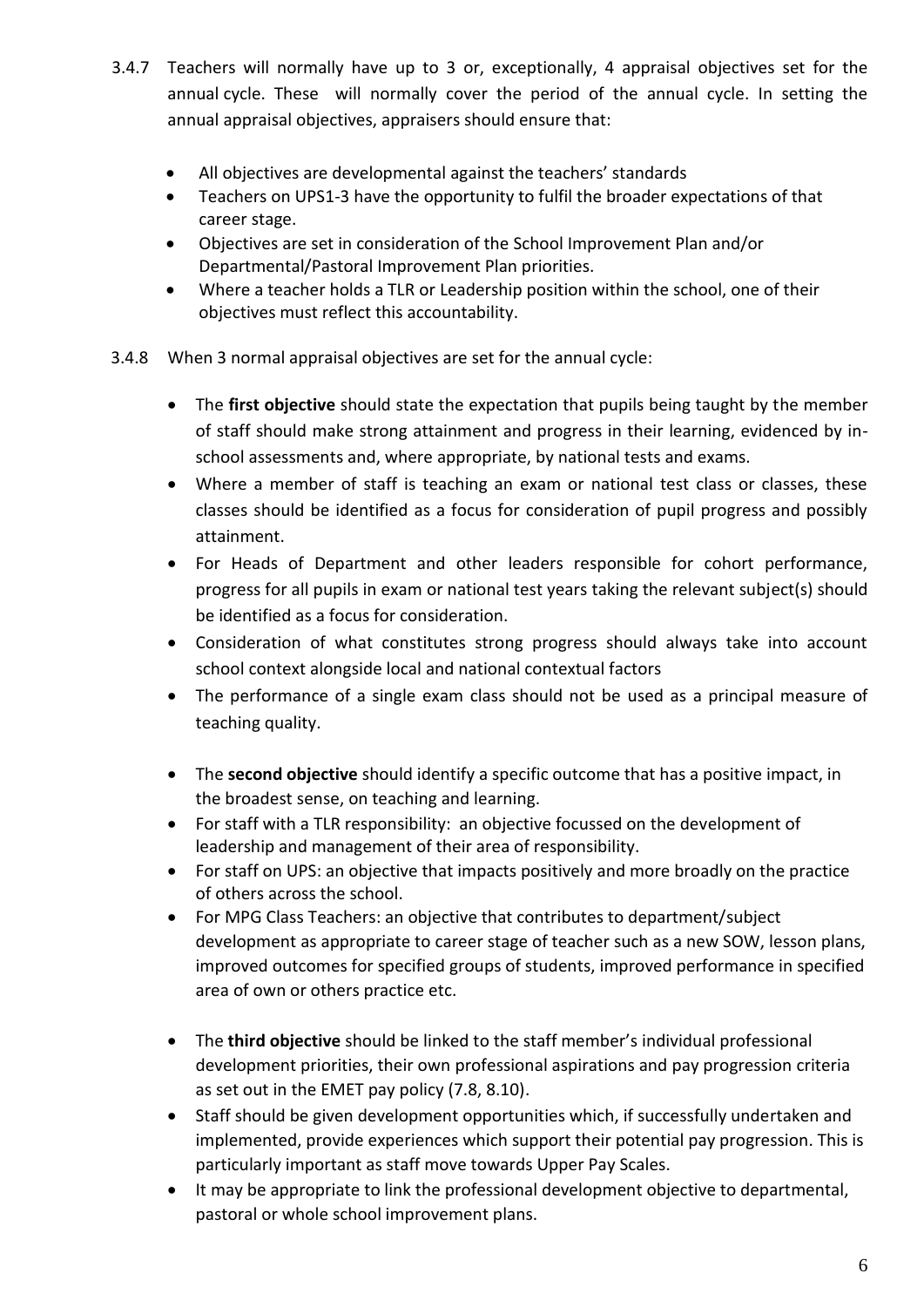- The professional development objective should be linked to the appropriate EMET teacher standard(s).
- The capacity and resources required for the member of staff to undertake this objective should be carefully identified.
- 3.4.9 Where there are concerns identified following assessment against the relevant East Midlands Education Trust teacher standards, appraisal objectives may be reviewed and/or additional objectives may be set to address the areas of concern, if reasonable. In such circumstances the number of objectives will be greater as determined by reference to the standards and may be set for shorter review periods during the overall annual cycle, and appropriate support agreed to address those areas (see Appendix C)
- 3.4.10 To ensure that objectives are set against the relevant East Midlands Education Trust teacher standards and are focussed on school priorities for development, all objectives will be referred to the Head Teacher at the start of the appraisal cycle and prior to the commencement of the period of monitoring. Where the Head Teacher has concerns about the relevance of the proposed objectives these will be referred back to the appraiser for further discussion and amendment, with the teacher, within 5 working days. In these circumstances a member of the senior management team will also be involved in the further discussion with the teacher.

#### **3.5 Reviewing performance**

#### **3.5.1 Observation**

3.5.2 This Trust believes that observation of classroom practice and other responsibilities, including leadership and management responsibilities, is important both as a way of assessing teachers' performance in order to identify any particular strengths and areas for development they may have and of gaining useful information which can inform school improvement more generally.

All observations will be carried out in a supportive fashion. Observation arrangements for the Academy in respect of classroom practice, leadership or management and other responsibilities are set out in Appendix B.

- 3.5.3 Teachers' performance will be regularly observed, but the amount and type of classroom observation will depend on the individual circumstances of the teacher and the overall needs of the school. Classroom observation will be carried out by those with QTS. In addition to formal observation, Head Teachers or other leaders with responsibility for teaching standards may visit classrooms in order to evaluate the standards of teaching and to check that high standards of professional performance are established and maintained. The arrangements for other visits to classrooms are set out in Appendix B.
- 3.5.4 Teachers (including the Head Teacher) who have responsibilities outside the classroom should also expect to have their performance of those responsibilities observed and assessed.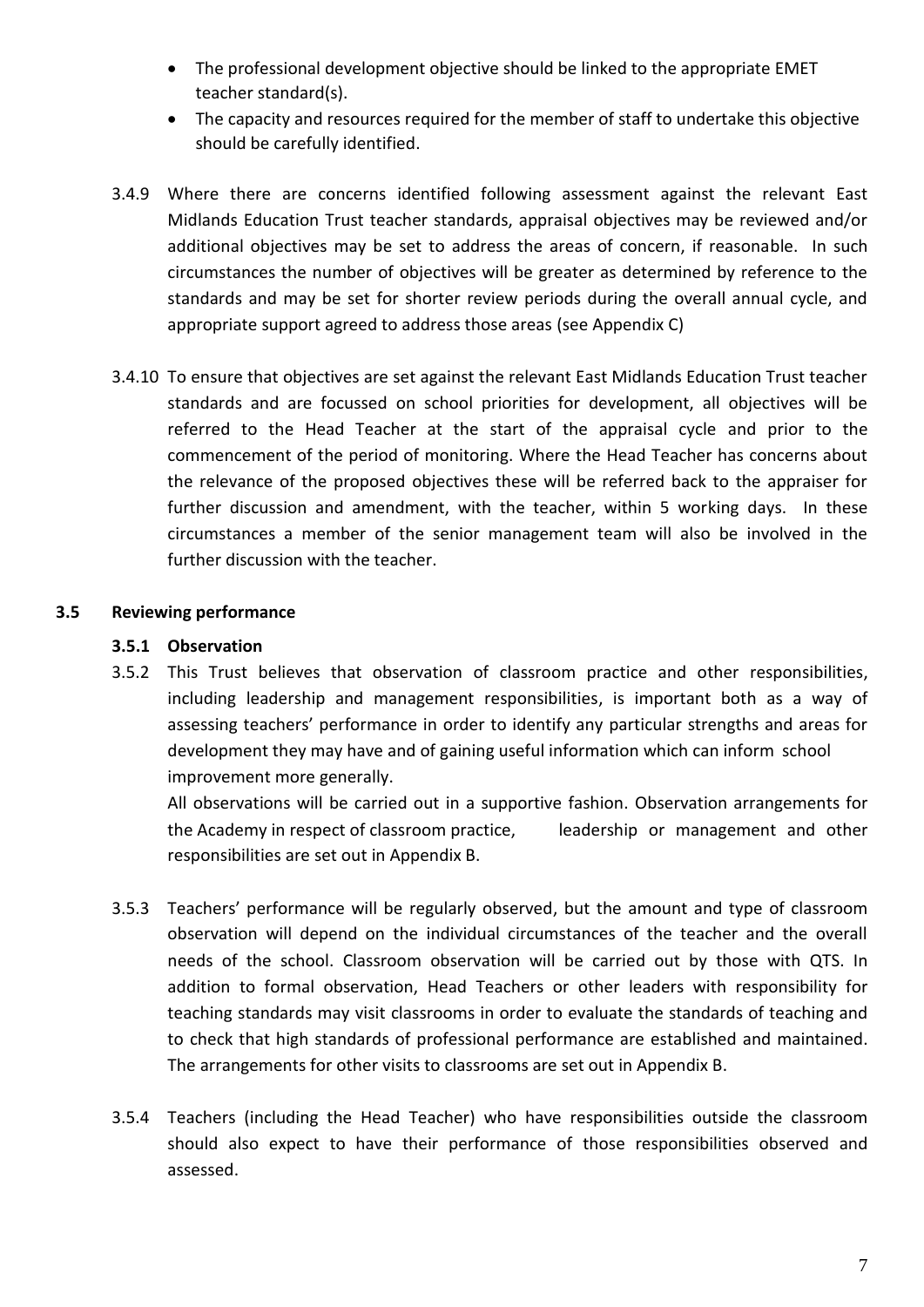#### **3.5.5 Development and support**

Appraisal is a supportive process which will be used to inform continuing professional development. The Trust wishes to encourage a culture in which all teachers take responsibility for improving their teaching through appropriate professional development. Professional development will be linked to school improvement priorities and to the ongoing professional development needs and priorities of individual teachers identified, following assessment against the relevant East Midlands Education Trust teacher standards set out in Appendix A.

#### **3.5.6 Feedback**

- 3.5.7 Teachers will receive constructive feedback on their performance throughout the year and as soon as practicable after observation has taken place, or other evidence has come to light. Feedback will highlight particular areas of strength as well as any areas that need attention. Where there are concerns about any aspects of the teacher's performance the appraiser will meet the teacher formally to:
	- give clear feedback to the teacher about the nature and seriousness of the concerns;
	- give the teacher the opportunity to comment on and discuss the concerns;
	- agree any support (e.g. coaching, mentoring, structured observations), that will be provided to help address those specific concerns;
	- make clear how, and by when, the appraiser will review progress. In these circumstances, additional appraisal objectives will be set with a shorter review cycle of usually no more than 1 term (see paragraph 3.4.5 and 3.5.8).
- 3.5.8 Where, following the assessment against the East Midlands Education Trust teacher standards, specific concerns about the teacher's performance are identified which require more focussed attention, these will be addressed by setting additional objectives, which will usually be reviewed in a shorter timescale, probably of no more than 1 term. Detailed arrangements for dealing with such cases are set out in Appendix C.
- 3.5.9 When progress is reviewed, if the appraiser is satisfied that the teacher has made, or is making sufficient improvement, the appraisal process will continue as normal, with any remaining issues continuing to be addressed through that process. This decision will be moderated by a member of SMT.

#### **3.6 Transition to capability**

3.6.1 Wherever possible, every effort will be made to use the appraisal process to support a teacher experiencing performance difficulties. However, if the appraiser or moderating member of SMT is not satisfied with progress, the appraiser will meet with the teacher, who will be notified verbally and in writing that the appraisal system will no longer apply and that immediately their performance will be managed under the capability procedure. The decision to cease the monitoring of performance through the appraisal process, including the period of enhanced appraisal support, will result in the immediate commencement of the Trust's formal capability procedure, and the teacher will be invited to a formal capability meeting.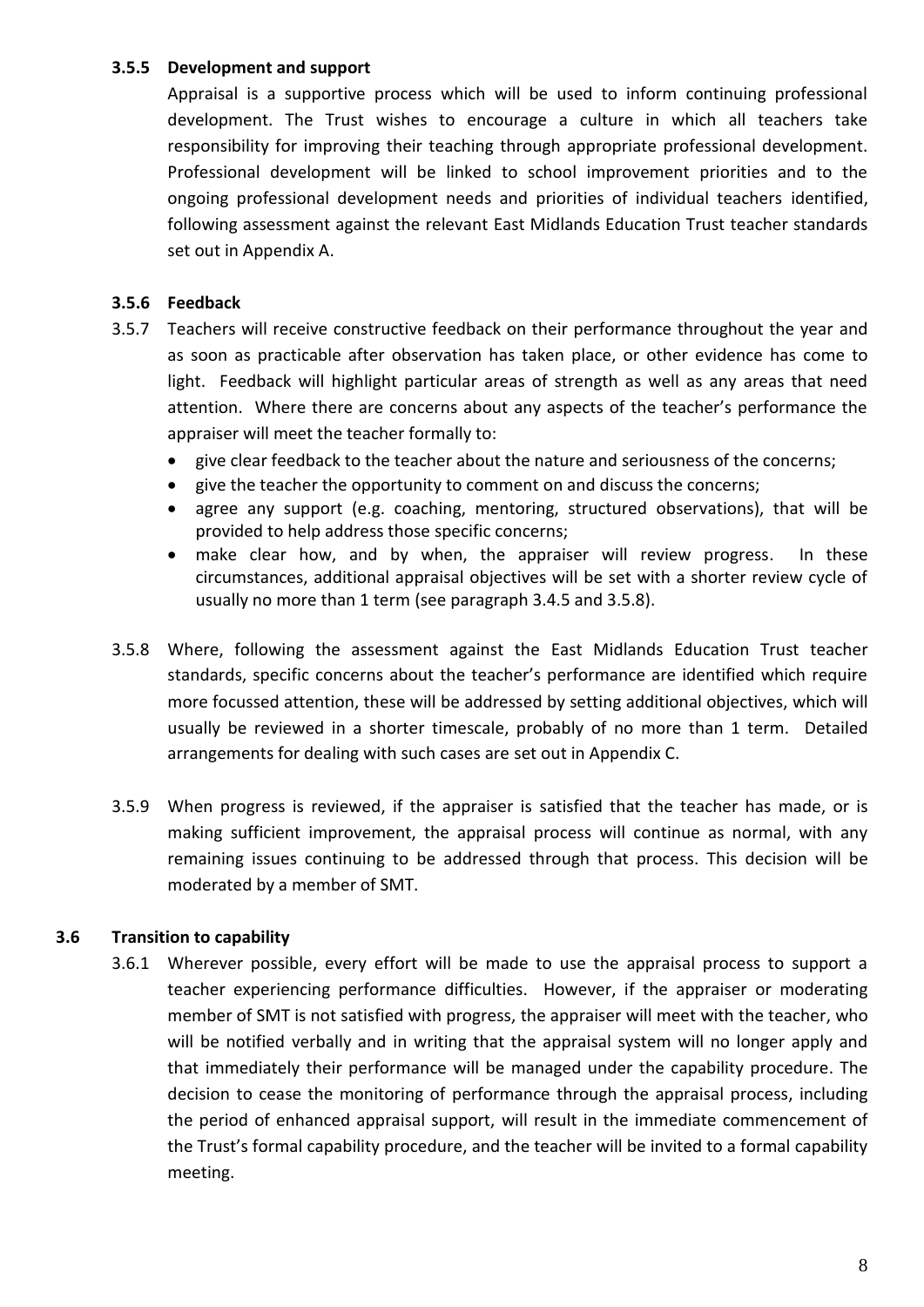#### **3.7 Annual assessment**

- 3.7.1 Each teacher's performance will be formally assessed in respect of each appraisal period.
- 3.7.2 This assessment is the end point to the annual appraisal process, but performance and development priorities will be reviewed and addressed on a regular basis throughout the year in interim meetings. The frequency of any interim meetings will be appropriate to the circumstances, but would normally include at least one such meeting during the review cycle. Where, however, concerns about a teacher's performance are identified during the appraisal cycle, additional meetings may be required as described in paragraph 3.3.5 and 3.4.8.
- 3.7.3 Evidence which will be taken into account during the cycle may also include lesson observations, observation or scrutiny of leadership and management activities, scrutiny of planning, books and other work, other meetings arranged as part of the appraisal process, and other feedback obtained during the cycle relevant to the teacher's overall performance.
- 3.7.4 Following the end of each appraisal period the teacher will receive a written appraisal statement, normally by 31 October (31 December for the Head Teacher). Where, in any particular cycle, it is not possible to finalise the written report by that date this will be discussed with the teacher and a revised date agreed, which would normally be no later than one month after the normal date.
- 3.7.5 The teacher will be given the opportunity to comment on the written appraisal report within five working days. The appraisal report will include:
	- details of the teacher's objectives for the appraisal period in question;
	- an assessment of the teacher's performance of their role and responsibilities against their objectives and the relevant East Midlands Education Trust teacher standards;
	- an assessment of the teacher's training and development needs and identification of any action that should be taken to address them;
	- a recommendation on pay progression where that is relevant. This will, in the first instance, be referred to the Head Teacher who will be responsible for making a recommendation to governors (where appropriate). The assessment of performance and of training and development needs will inform the planning process for the following appraisal period.

#### **3.8 Retention**

3.8.1 The governing body and Head Teacher will ensure that all written appraisal records are retained in a secure place for six years and then destroyed.

#### **3.9 Monitoring and Evaluation**

3.9.1 The governing body and Head Teacher will monitor the operation and effectiveness of the school's appraisal arrangements. The Head Teacher will provide an annual report to the Governing Body, as appropriate, to highlight any relevant issues which arise in the appraisal cycle and any action taken to address those issues and a summary of the key improvements. Where there are issues of under-performance of teachers the annual report will not include specific details relating to individual members of staff.

#### **3.10 Confidentiality**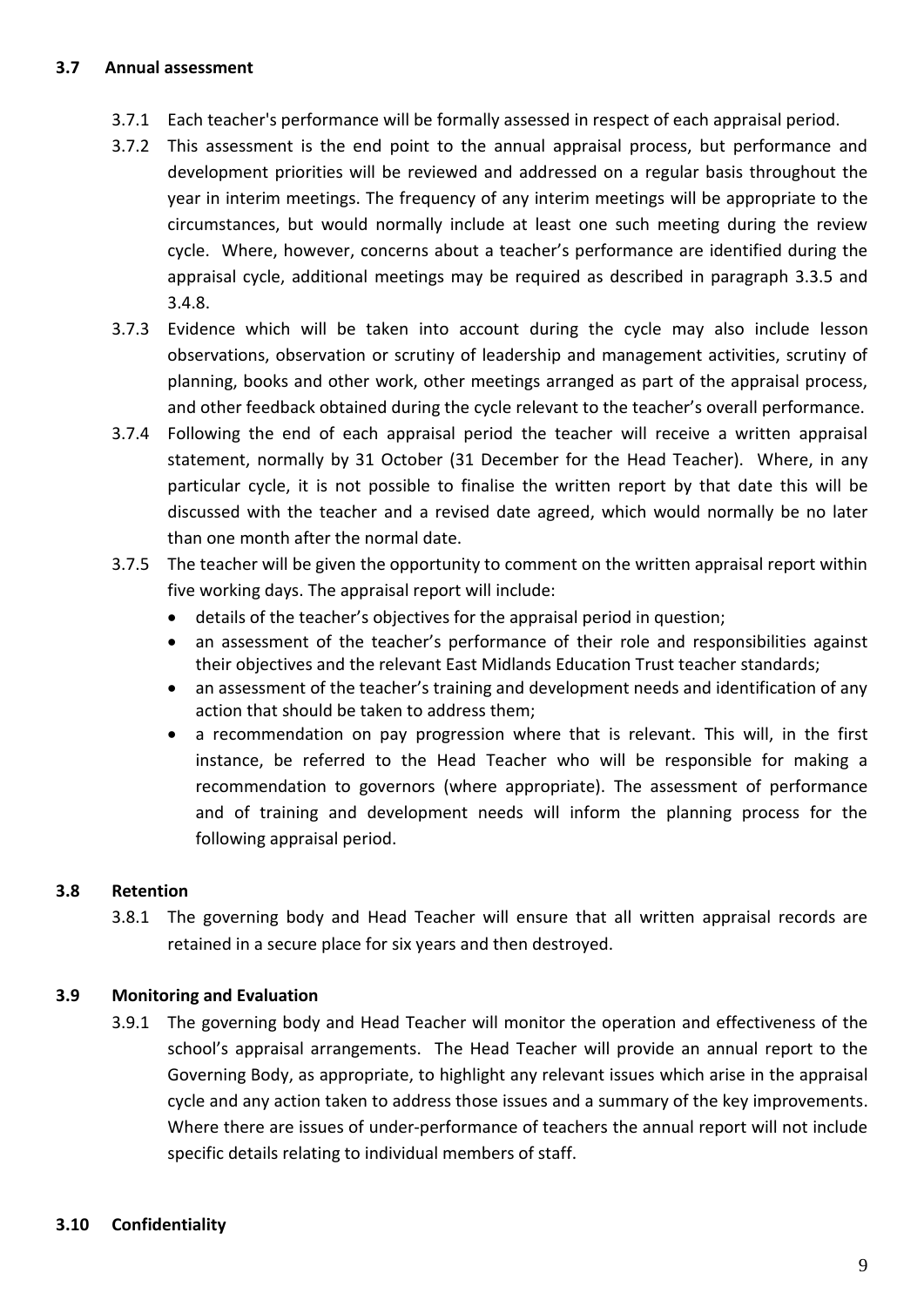3.10.1 Access to the written appraisal report will normally be limited to the appraisee, the appraiser, the Head Teacher and/or nominated member of the senior management team.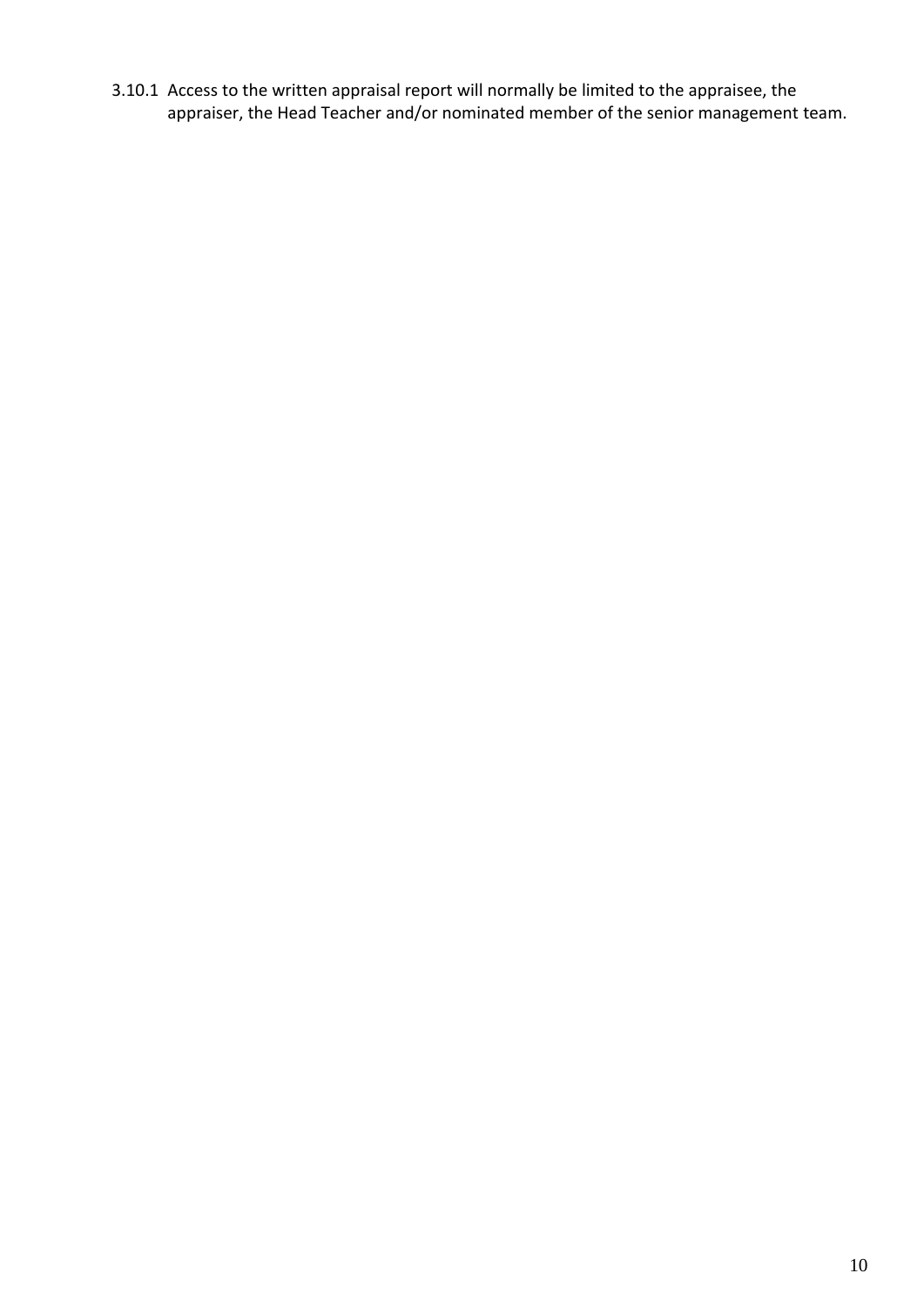# Appendix A

#### **Teacher standards**

The Trust's Academies will assess a teacher's performance against the following standards. In doing so, it will take account of the appropriate level of expectation of performance against the standards by reference to the teacher's role in school and their level of experience.

#### **East Midlands Education Trust Teacher Standards**

#### **PREAMBLE**

Teachers make the education of their pupils their first concern, and are accountable for achieving the highest possible standards in work and conduct.

Teachers act with honesty and integrity, have strong subject knowledge, keep their knowledge and skills as teachers up-to-date and are self-critical, forge positive professional relationships and work with parents in the best interests of their pupils.

#### **PART ONE: TEACHING**

#### **A teacher must:**

#### **1. Set high expectations which inspire, motivate and challenge pupils**

- establish a safe and stimulating environment for pupils, rooted in mutual respect;
- set goals that stretch and challenge pupils of all backgrounds, abilities and dispositions;
- demonstrate consistently the positive attitudes, values and behaviour which are expected of pupils.

#### **2. Promote good progress and outcomes by pupils**

- be accountable for pupils' attainment, progress and outcomes;
- plan teaching to build on pupils' capabilities and prior knowledge;
- guide pupils to reflect on the progress they have made and their emerging needs;
- demonstrate knowledge and understanding of how pupils learn and how this impacts on teaching;
- encourage pupils to take a responsible and conscientious attitude to their own work and study;
- have a commitment to ensuring that they reach their full educational potential.

#### **3. Demonstrate good subject and curriculum knowledge**

- have a secure knowledge of the relevant subject(s) and curriculum areas, foster and maintain pupils' interest in the subject, and address misunderstandings;
- demonstrate a critical understanding of developments in the subject and curriculum areas, and promote the value of scholarship;
- demonstrate an understanding of and take responsibility for promoting high standards of literacy, articulacy and the correct use of standard English, whatever the teacher's specialist subject.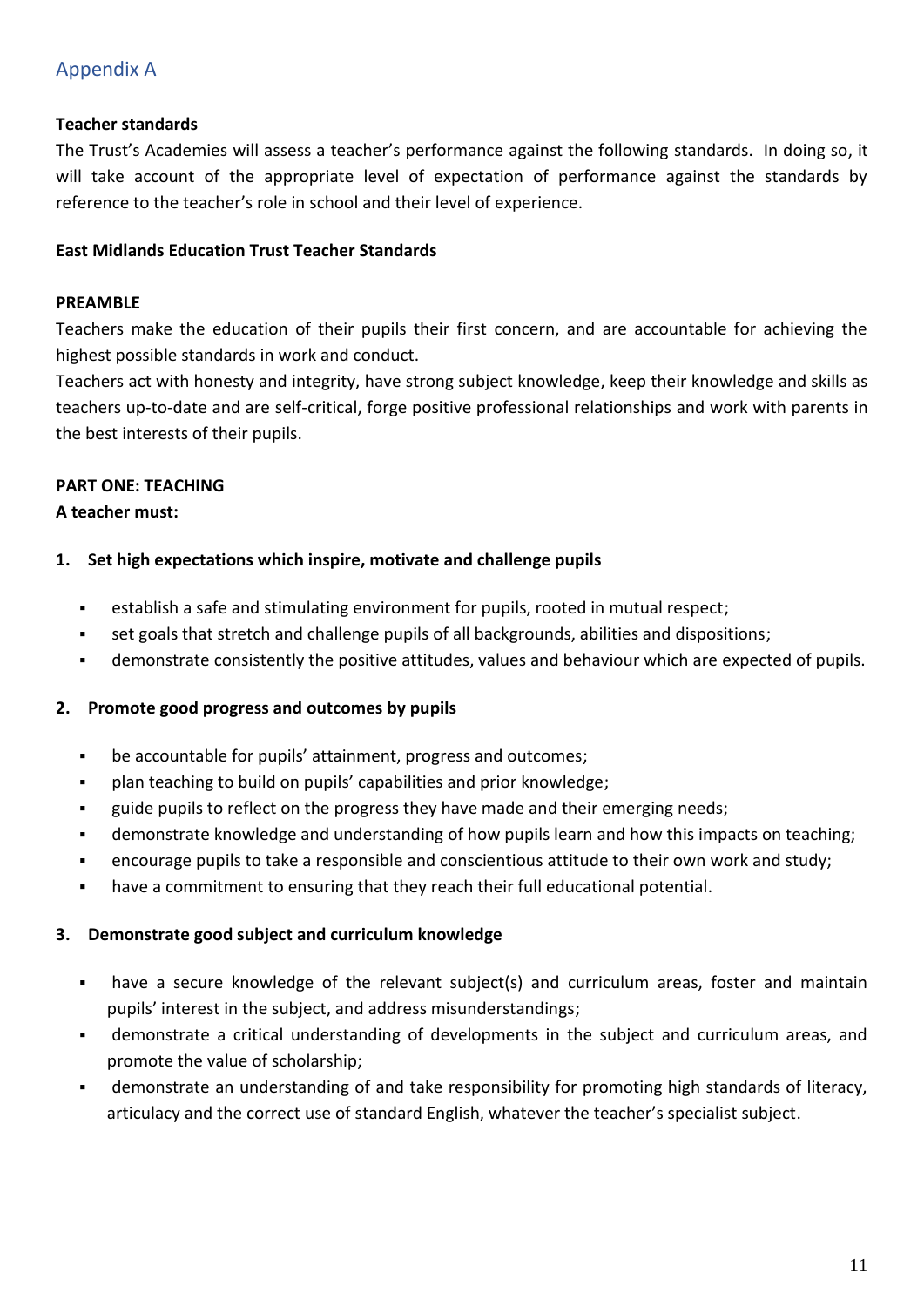#### **4. Plan and teach well structured lessons**

- impart knowledge and develop understanding through effective use of lesson time;
- promote a love of learning and children's intellectual curiosity;
- set homework and plan other out-of-class activities to consolidate and extend the knowledge and understanding pupils have acquired;
- reflect systematically on the effectiveness of lessons and approaches to teaching;
- contribute to the design and provision of an engaging curriculum within the relevant subject area(s).

#### **5. Adapt teaching to respond to the strengths and needs of all pupils**

- know when and how to differentiate appropriately, using approaches which enable pupils to be taught effectively;
- have a secure understanding of how a range of factors can inhibit pupils' ability to learn, and how best to overcome these;
- demonstrate an awareness of the physical, social and intellectual development of children, and know how to adapt teaching to support pupils' education at different stages of development;
- have a clear understanding of the needs of all pupils, including those with special educational needs; those of high ability; those with English as an additional language; those with disabilities; and be able to use and evaluate distinctive teaching approaches to engage and support them.

#### **6. Make accurate and productive use of assessment**

- know and understand how to assess the relevant subject and curriculum areas, including statutory assessment requirements;
- make use of formative and summative assessment to secure pupils' progress;
- use relevant data to monitor progress, set targets, and plan subsequent lessons;
- give pupils regular feedback, both orally and through accurate marking, and encourage pupils to respond to the feedback.

#### **7. Manage behaviour effectively to ensure a good and safe learning environment**

- have clear rules and routines for behaviour in classrooms, and take responsibility for promoting good and courteous behaviour both in classrooms and around the school, in accordance with the school's behaviour policy;
- have high expectations of behaviour, and establish a framework for discipline with a range of strategies, using praise, sanctions and rewards consistently and fairly;
- manage classes effectively, using approaches which are appropriate to pupils' needs in order to involve and motivate them;
- maintain good relationships with pupils, exercise appropriate authority, and act decisively when necessary.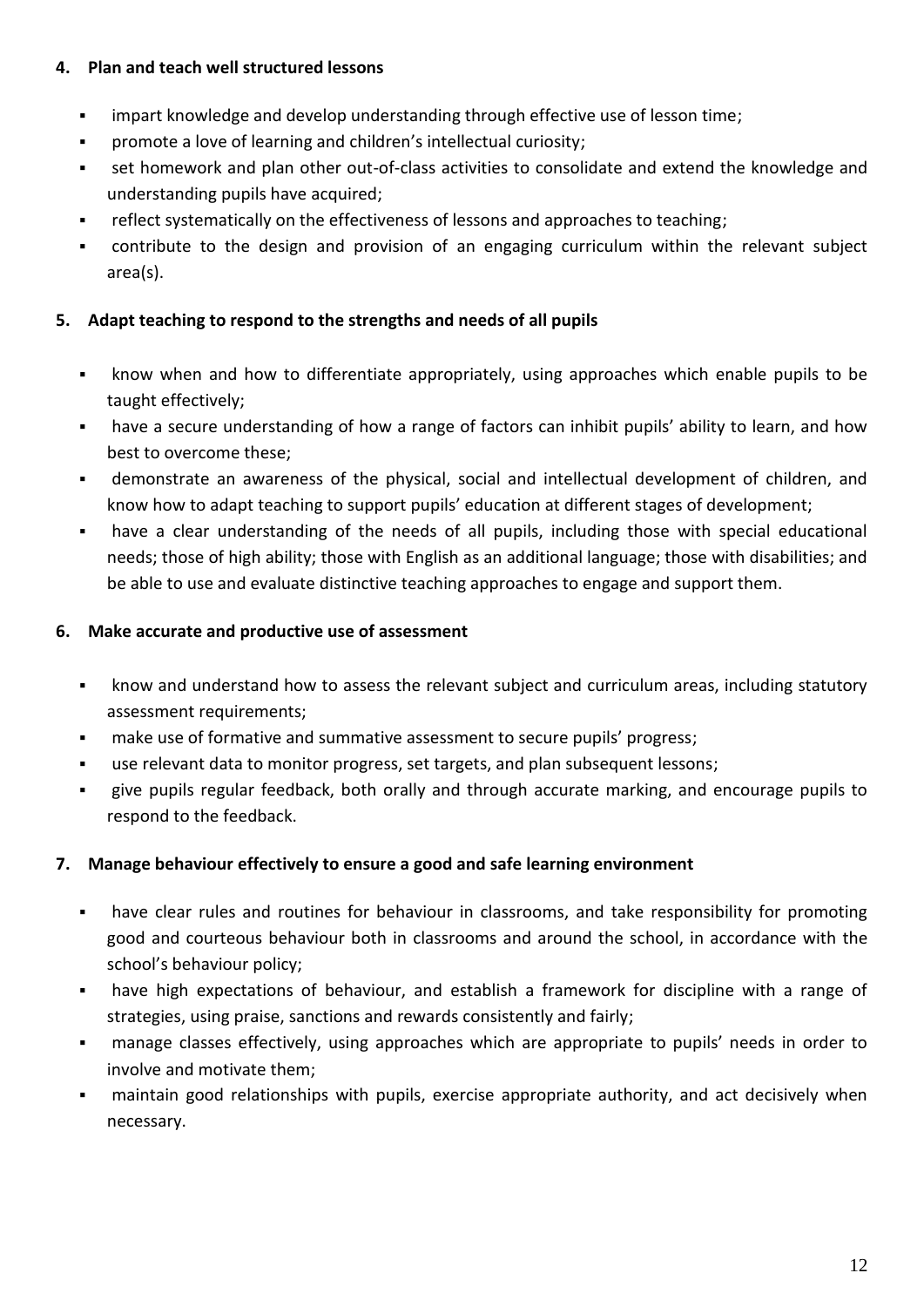#### **8. Fulfill wider professional responsibilities**

- make a positive contribution to the wider life and ethos of the school;
- develop effective professional relationships with colleagues, knowing how and when to draw on advice and specialist support;
- deploy support staff effectively;
- take responsibility for improving teaching through appropriate professional development, responding to advice and feedback from colleagues;
- communicate effectively with parents with regard to pupils' achievements and well-being.

# **PART TWO: PERSONAL AND PROFESSIONAL CONDUCT**

A teacher is expected to demonstrate consistently high standards of personal and professional conduct. The following statements define the behaviour and attitudes which set the required standard for conduct throughout a teacher's career.

Teachers uphold public trust in the profession and maintain high standards of ethics and behaviour, within and outside school, by:

- treating pupils with dignity, building relationships rooted in mutual respect, and at all times observing proper boundaries appropriate to a teacher's professional position;
- having regard for the need to safeguard pupils' well-being, in accordance with statutory provisions;
- showing tolerance of and respect for the rights of others;
- not undermining fundamental British values, including democracy, the rule of law, individual liberty and mutual respect, and tolerance of those with different faiths and beliefs;
- ensuring that personal beliefs are not expressed in ways which exploit pupils' vulnerability or might lead them to break the law;
- understand the role that the school plays within wider community and contribute to the development of positive relationships.

Teachers must have proper and professional regard for the ethos, policies and practices of the school in which they teach, and maintain high standards in their own attendance and punctuality.

Teachers must have an understanding of, and always act within, the statutory frameworks which set out their professional duties and responsibilities.

# **POST THRESHOLD**

- Have an extensive developed knowledge and understanding of their subjects/curriculum areas and related pedagogy including how learning progresses within them.
- Play a key role in specific curriculum areas or other areas of activity within the Academy to advise the head teacher and senior leadership team and other senior managers about areas of development and best practice.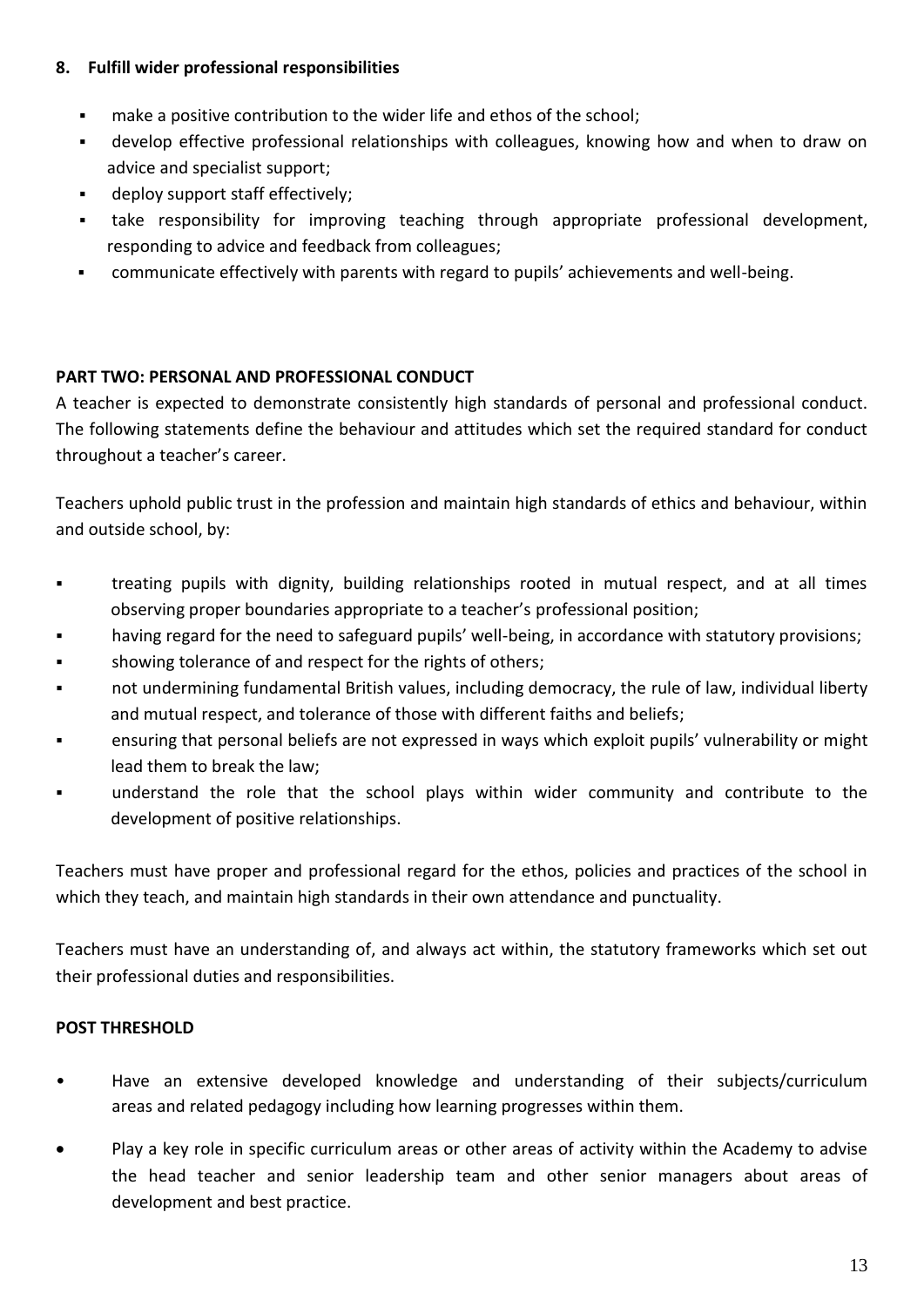- Have a high depth of knowledge and experience that allows the teacher to be able to give advice on the development and well-being of children and young people.
- Have an extensive knowledge and well-informed understanding of the assessment requirements and arrangements for the subjects/curriculum areas they teach, including those related to public examinations and qualifications.
- Have up-to-date knowledge and understanding of the different types of qualifications and specifications and their suitability for meeting learners' needs.
- Promote and lead collaboration work and work effectively as a team member.
- Contribute to the professional development of colleagues through coaching, mentoring or other CPD provision, demonstrating effective practice, and providing advice and feedback.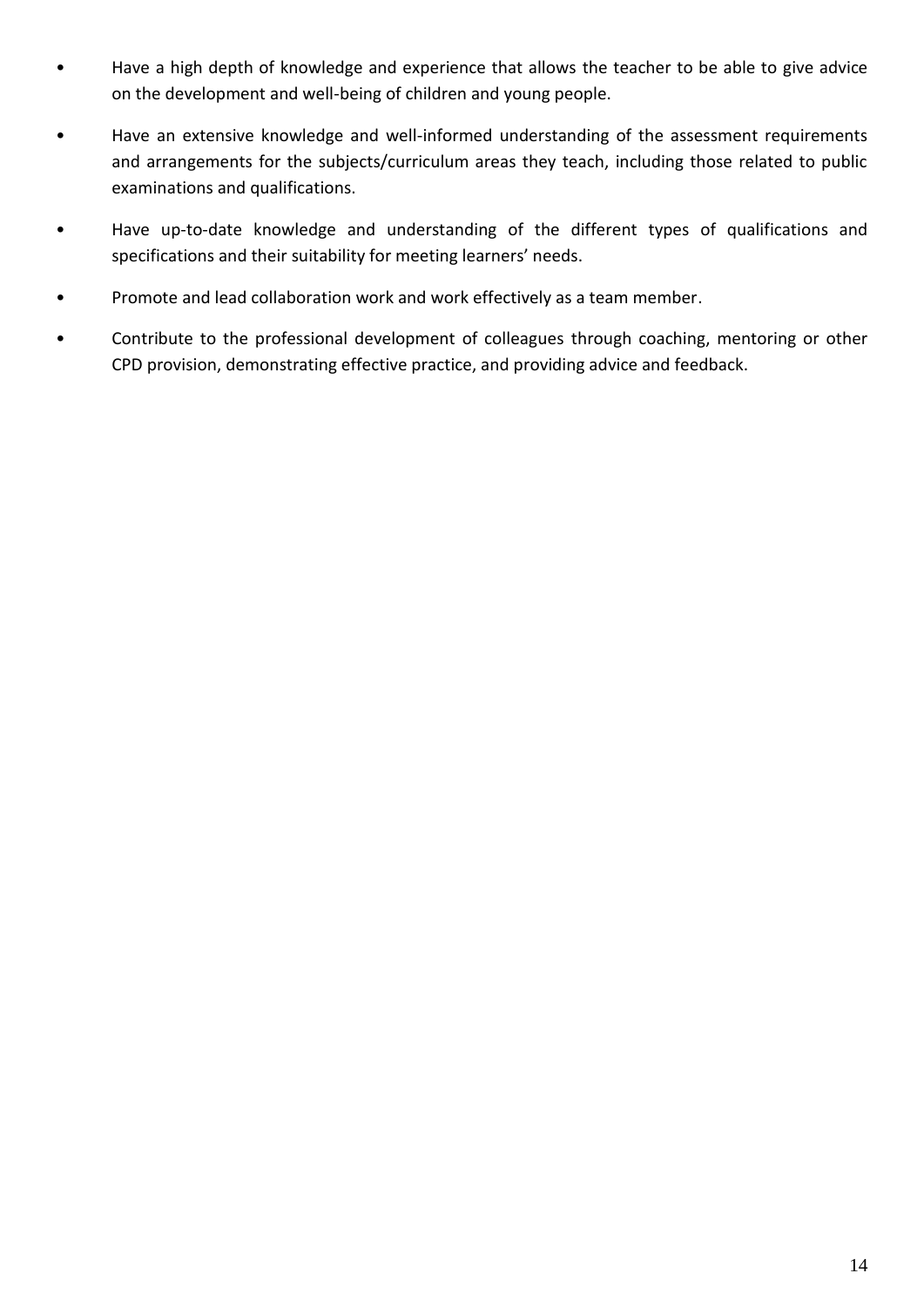#### **Observations of lessons and of other responsibilities**

East Midlands Education Trust is committed to ensuring that observation of professional practice including lesson observation is developmental and supportive and that those involved in the process will:

- carry out the role with professionalism, integrity and courtesy;
- evaluate objectively against shared criteria;
- report accurately and fairly;
- respect the confidentiality of the information gained.

#### **Lesson Observation**

- 1. All teachers will be formally observed in each academic year in accordance with the schools Teacher Appraisal Policy.
- 2. Formal observations can be conducted by the teacher's immediate line manager, appraiser or member of the SMT with moderating responsibilities for the appraisal of the teacher.
- 3. The observation carried out by the appraiser serves, in part, to
	- i) inform on progress towards the teacher's teaching and learning objectives for the current academic year appraisal cycle;
	- ii) inform on potential relevant objectives for the forthcoming appraisal cycle;
	- iii) identify arising professional development needs and/or concerns.
- 4. An observation carried out by SMT serves, in part, all of the functions set out in 3 above and also acts to quality assure the appraiser's judgement of strengths and areas for development, if it is not the member of SMT. This observation may be carried out at any point during the academic year but usually at sufficient interval to the appraiser observation to give perspective on progression towards the teacher's teaching and learning objective(s).
- 5. Other formal and informal lesson observations linked to appraisal may, in discussion with the teacher, be carried out during an appraisal cycle.
- 6. Through either lesson observation feedback, appraisal or other forms of professional dialogue with the teacher, relevant training needs and pathways for development may be identified. It is the teacher's professional responsibility to undertake such relevant professional development and incorporate outcomes in future practice. The school training manager will facilitate and oversee teachers' access to training and progression to development targets.
- 7. Wherever possible, observations linked to appraisal will be subsumed into any relevant quality assurance/subject review activity that is scheduled in the academic year as part of the school's Self Evaluation Framework.
- 8. There is no upper limit to the number of lesson observations for any teacher in an academic year, but the aggregate of observations for each teacher will be determined with regard to utility, capacity, proportionality and individual circumstances.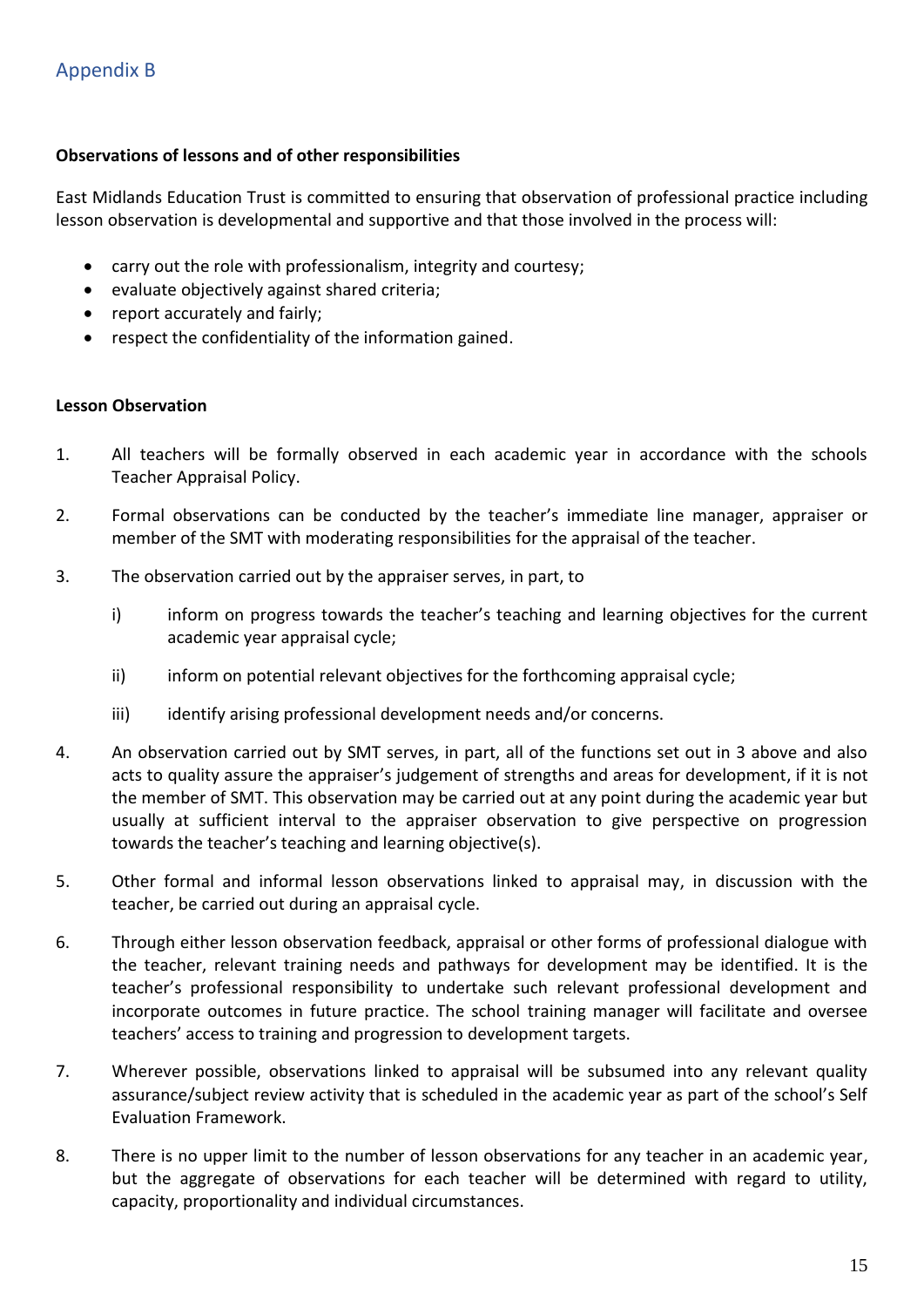- 9. Where whole-school monitoring and self-evaluation or individual teacher evaluation requires further evidence from additional lesson observations, these will be arranged in addition to those required for Teacher Appraisal.
- 10. The school will ensure that outcomes of observations are recorded through a vehicle appropriate for the retention and distribution of information gathered during observations. This information will be retained in a centrally held record in a format appropriate for use by and distribution to relevant members of staff such as the Head Teacher, members of SMT, school training staff, the appraiser and the relevant HOD. It will then be used, as appropriate, for school self-evaluation and professional development including Teacher Appraisal.
	- A copy of the Lesson Observation Form will be provided to the person observed and feedback given.
	- Identified strengths and areas for professional development for each teacher will also be kept alongside all documentation relating to Teacher Appraisal
	- The HOD will have access to the record of all observations and outcomes in their department and this will be used to inform departmental self-evaluation and identify generic areas for development
	- The Head Teacher will have access to the record of all observations and outcomes across the school and share the relevant data in the form of statistics as part of the whole school SEF and in reports to the Governing Body and other relevant groups.
- 11. In keeping with the commitment to supportive and developmental classroom observation, those being observed will usually be notified in advance. There is no specified notice period, although for observations linked to appraisal, 48 hours' notice will usually be given. In certain circumstances, particularly where additional evidence is required, observations may take place at no notice.
- 12. Classroom observations will only be undertaken by persons with QTS who have had adequate preparation and have the appropriate professional skills to undertake observation and to provide constructive oral and written feedback and support in the context of professional dialogue between colleagues.
- 13. All staff who observe lessons will be familiar with the Lesson Observation Guidance materials available to all staff. Where observations are linked to Teacher Appraisal, observers will have undertaken relevant appraiser training.
- 14. Formal lesson observations will be recorded in a manner appropriate for each school which will usually include judgements on strengths and areas for development related to the relevant East Midlands Education Trust teacher standards.
- 15. There are no set protocols for more informal lesson observations such as peer or coaching observations; outcomes and feedback can be recorded and reported in whatever way teacher and observer agree is appropriate and helpful.
- 16. Formal lesson observations will identify strengths and areas for development related to the relevant East Midlands Education Trust teacher standards. They should be undertaken for at least half of a standard teaching period but the observer will often remain in the lesson for the full teaching period. Observers will make every endeavour to give oral feedback at the end of the lesson. By necessity this will usually be very short and outcome based.
- 17. Further oral feedback will be given as soon as possible after the observation and no later than within three working days. It will be given at a mutually agreed time in a suitable, private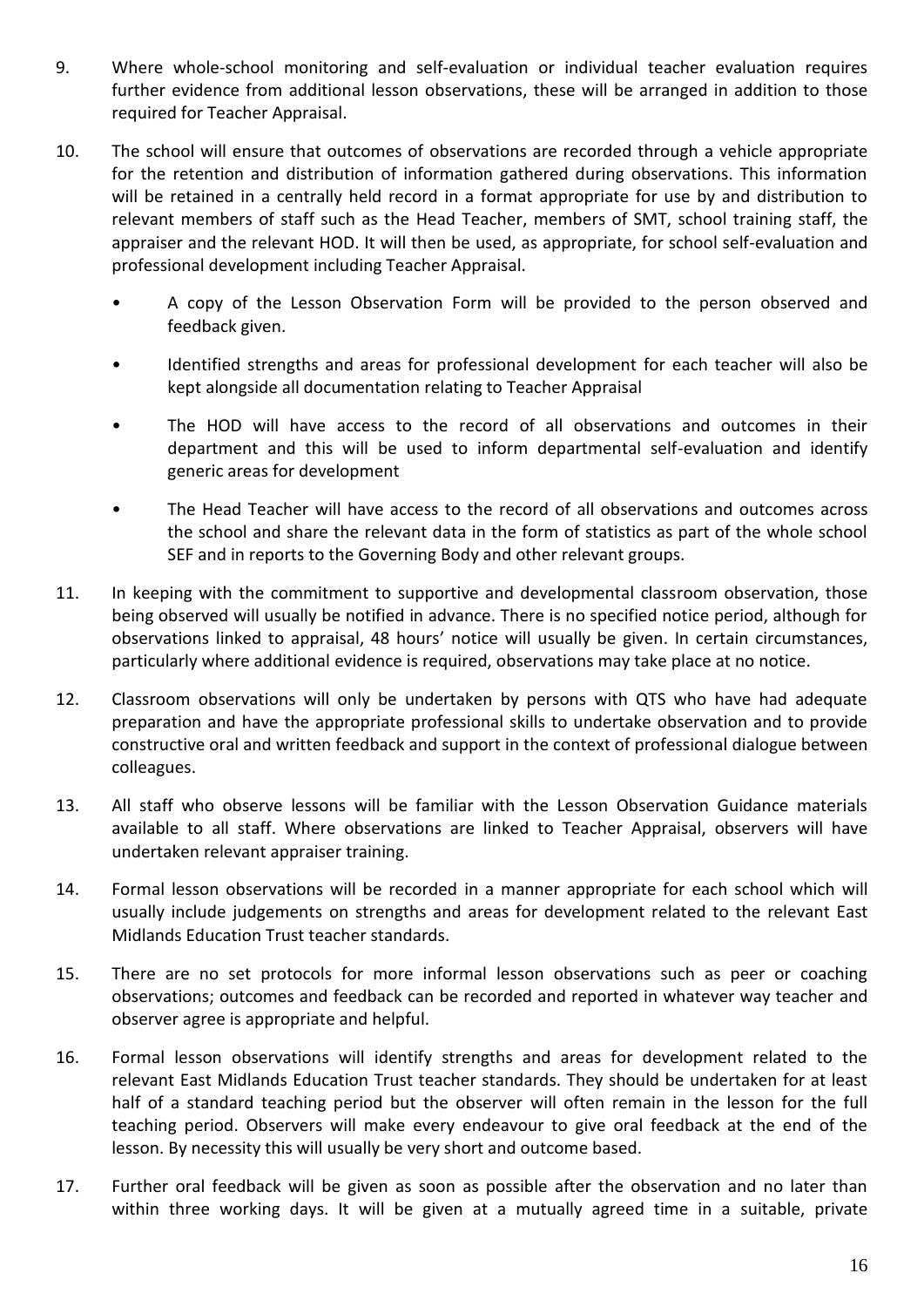environment. This feedback should conclude with a discussion of strengths and agreement on pathways for development and these should then be incorporated into the written record.

- 18. The completed observation form will be available within 3 working days and will be submitted to the centrally held record.
- 19. The teacher has the right to append written comments on the observation form. No written notes in addition to the written feedback will be kept.
- 20. The Head Teacher has a duty to evaluate the standards of teaching and learning and to ensure that proper standards of professional performance are established and maintained. The Head Teacher and SMT have a right to 'drop in' to inform school-wide monitoring of the quality of learning and, additionally, delegate this duty to post-holders for their areas of responsibility.
- 21. Drop-ins will usually take the form of 'Learning Walks'. Learning Walks may often be used to ascertain the general 'climate for learning'. They are a way of obtaining a broad evidence base on aspects of practice and supporting the development of teaching or of measuring the impact of CPD. Staff carrying out learning walks may often spend just a few minutes in a lesson and rarely extend their stay beyond 15 minutes. Informal feedback from learning walks may be offered or requested but it is not expected as part of standard practice.
- 22. Drop-ins will only inform the Teacher Appraisal process where evidence arises which merits further discussion and, potentially, the revision of appraisal objectives and outcomes.

#### **Observation of other responsibilities**

- 23. Teachers who have management and leadership responsibilities outside of the classroom should expect to have their work in these areas scrutinized and assessed against the teacher standards as part of the appraisal cycle (**3.5.4 & 3.7.3).**
- 24. Appraisers may arrange scrutiny/observation of such activities in addition to the observation of the teacher's lessons. Appraisers will undertake such scrutiny with regard to utility, capacity, proportionality and individual circumstances.
- 25. In keeping with the commitment to supportive and developmental appraisal, those being scrutinised will usually be notified in advance. There is no specified notice period, although for scrutiny taking the form of observations of practice, 48 hours' notice will usually be given. In certain circumstances, particularly where additional evidence is required, observations may take place at no notice.
- 26. Activities undertaken as part of the appraisal of management and leadership may include, but are not limited to, paired lesson observations, observation of the running of meetings, observation of the coaching and mentoring of other teachers, observation of interactions with students and other stakeholders, paired student work scrutiny, scrutiny of data analysis, scrutiny of planning including strategic planning and scrutiny of any other quality assurance activity.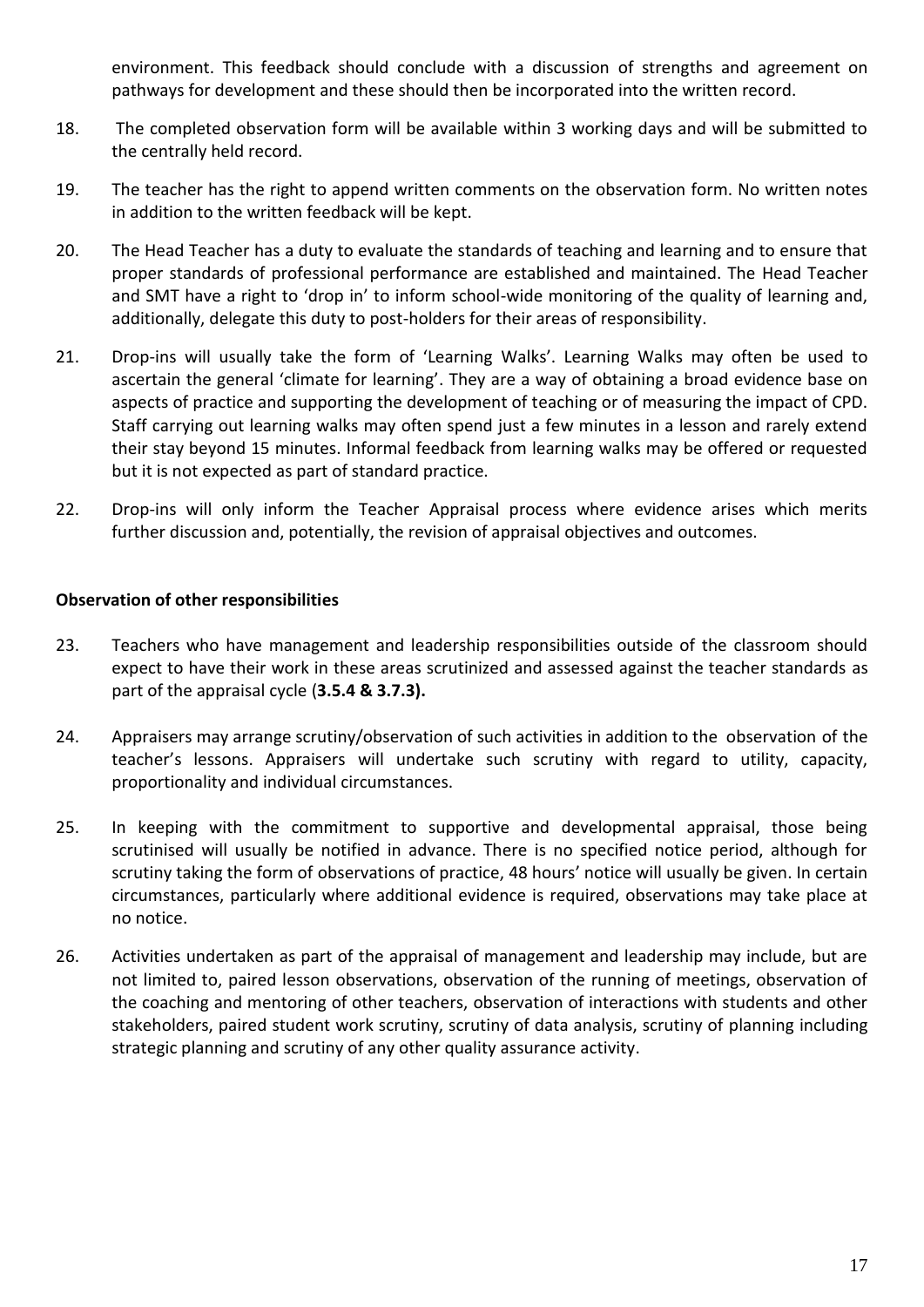# Appendix C

**Procedure for dealing with setting and reviewing objectives where specific concerns about a teacher's performance are identified during the appraisal cycle or following the annual assessment of a teacher's performance against the relevant academy / national teacher standards.**

- 1. Concerns about a teacher's performance, as set out in 3.3.5 & 3.4.8, may be identified by a teacher's appraiser, line manager or member of SMT. The appraiser will then meet with a member of SMT to review any evidence and determine the extent of these concerns.
- 2. Where concerns are identified the appraiser will meet with the teacher to set additional objectives and establish a shortened review cycle for these objectives.
- 3. There may be some occasions where the appraiser does not feel able to fulfill these duties or it is not appropriate for them to do so. On these occasions the member of SMT will take over the appraisal process at this stage or at any other later stage in the process where this is deemed appropriate.
- 4. If the appraisal process is carried forward by the appraiser, it is likely that the member of SMT will be invited to this meeting and, in any case, will moderate all outcomes from the meeting.
- 5 During this meeting the appraiser will set out clearly the concerns and share with the teacher the information and evidence which has prompted the discussion. There will be an examination of the standards of performance required, referenced to the relevant teacher standards, and shortcomings in reaching those standards.
- 6 Full account will be taken of the teacher's circumstances and the teacher will be given opportunity to present a personal view or explanation of the situation.
- 7. Towards the end of this discussion the appraiser will set out how and when acceptable performance might be achieved. Additional appraisal objectives will then be set which are appropriate to the concerns raised, which, if achieved would serve to move performance back to acceptable levels. These objectives will be Specific, Measurable, Achievable, Realistic and Timebound, and linked to the relevant teacher standards. If a member of SMT is in attendance at the meeting in a moderating capacity, they will review, agree or, if necessary, amend the targets.
- 8. A timescale for review of these additional objectives will be set out which should be sufficient to give the teacher opportunity to show progress towards the objectives but is unlikely to be more than 1 term.
- 9. Sources of additional support and advice for the teacher will be explored. These might include:
	- Access to further training.
	- Advice and support within the school.
	- Closer supervision for a limited period, including more regular lesson observations.
	- Medical advice or treatment.
	- Alterations of duties consistent with the needs of the school and which do not change the general character of the job.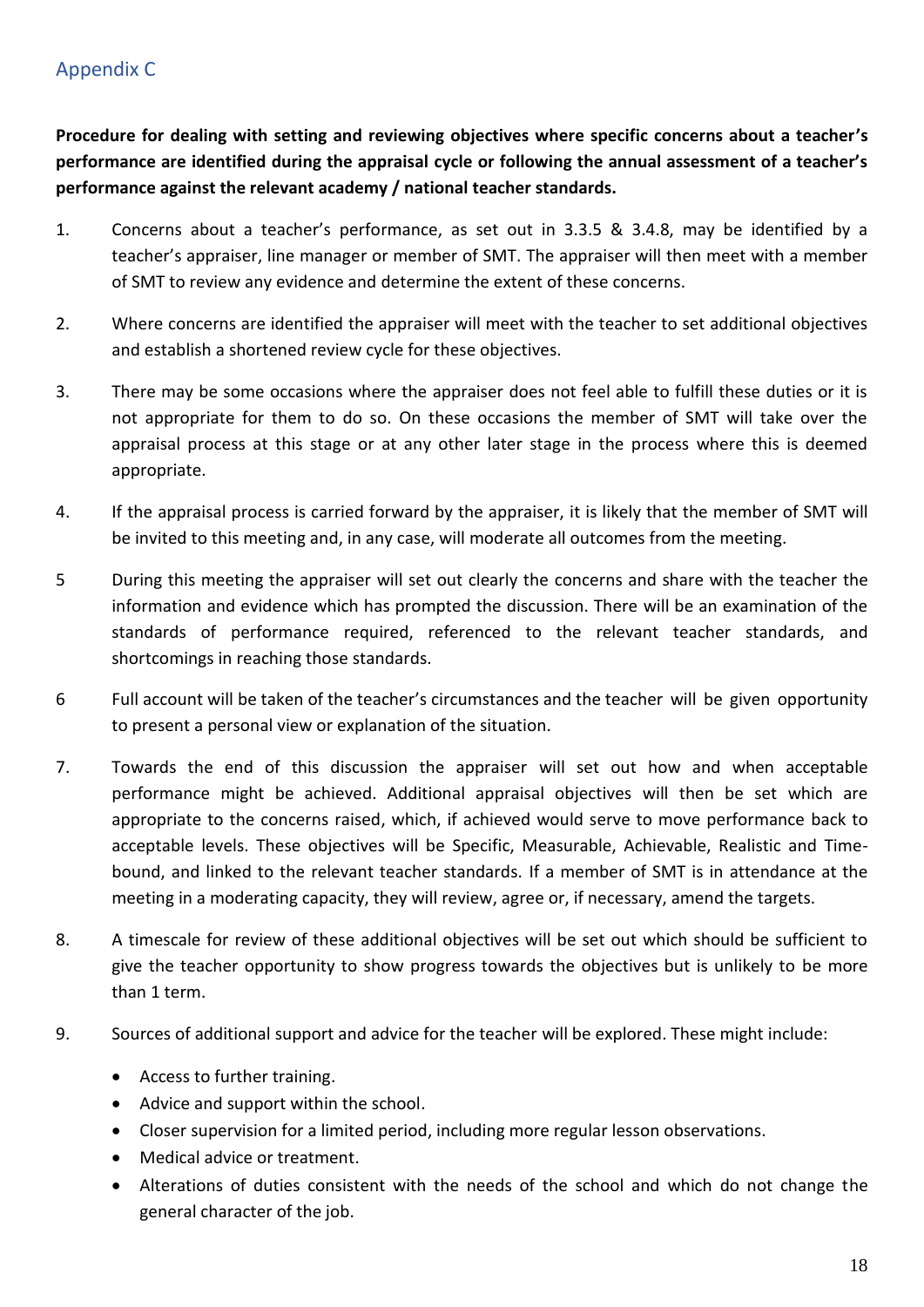The object at this stage will be to alleviate or remove any barriers to improvement and allow adequate time for improvement and assessment, having due regard to the review point established above.

- 10. The appraiser will make a record of all outcomes from the meeting and liaise with school training staff and other relevant bodies if further support has been agreed for the teacher. All outcomes will be submitted to the centrally held record.
- 11. If a member of SMT has not been in attendance at the meeting, the appraiser will inform the moderating member of SMT of the outcomes of the meeting. The moderating member of SMT will then review, agree or, if necessary, amend the targets.
- 12. At the review point the appraiser will meet with the teacher to establish progress towards the additional objectives. If the appraiser is satisfied that the teacher has made, or is making sufficient improvement, the appraisal process will continue as normal as set out in 3.5.9.
- 13. Where the appraiser is not satisfied with progress, the teacher will be notified that immediately their performance will be managed under the capability procedure (3.6.1).
- 14. All decisions regarding progress to additional targets will be fully evidenced and all evidence will be shared and discussed with the teacher. Full account will be taken of the teacher's circumstances and the teacher will be given opportunity to present a personal view or explanation of the situation.